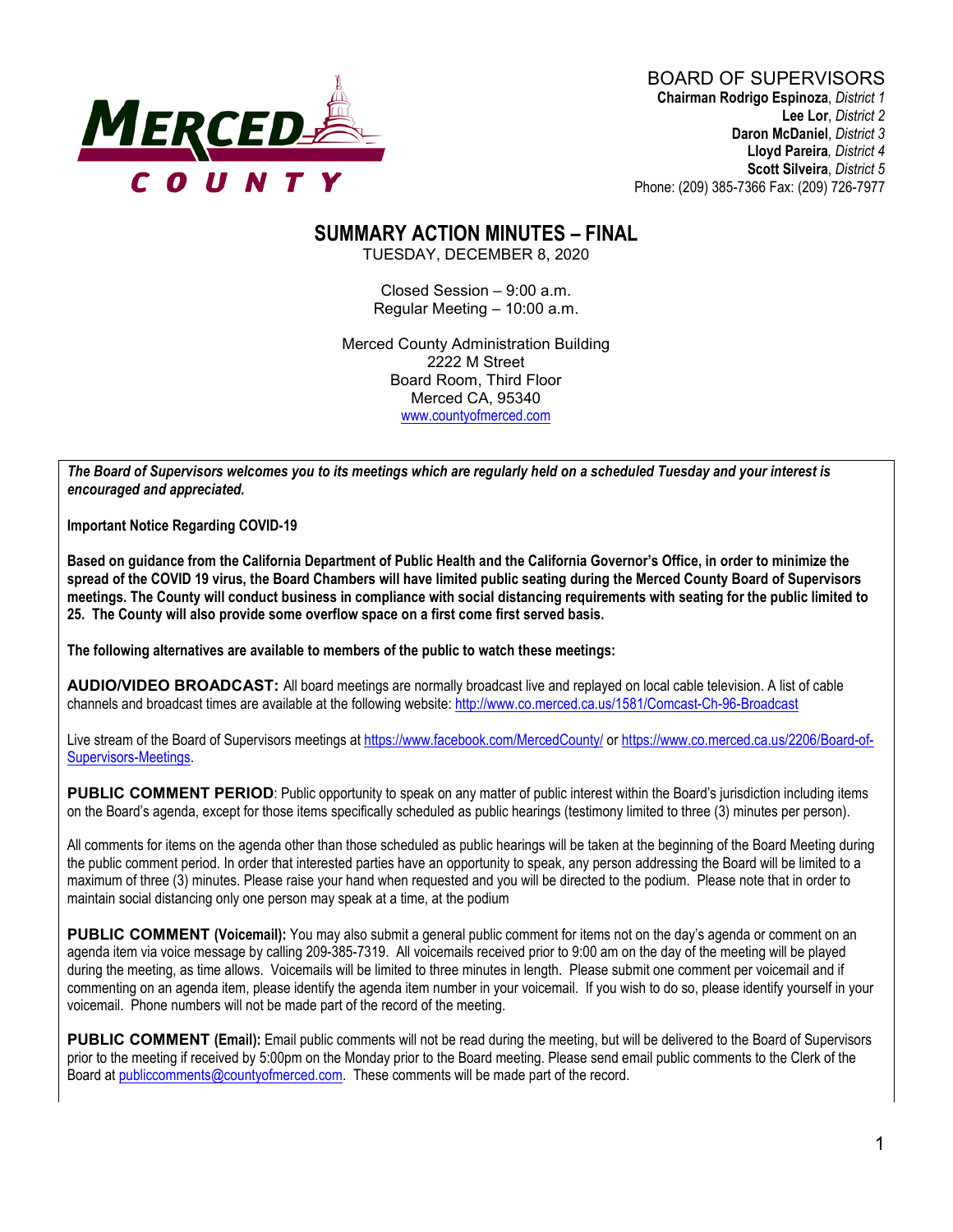In an effort to assist the Clerk in identifying the agenda item relating to your public comment please indicate in the Subject Line, the meeting body (i.e. Board of Supervisors Agenda) and item number (i.e. Item No. 10). If you wish to do so, please identify yourself in the email. Email addresses will not be made part of the record of the meeting. Comments made on Facebook are not considered part of the official record and will not be shared with the Board.

#### **The Agenda is divided into three sections:**

- **CONSENT CALENDAR**: These matters include routine financial and administrative action and usually are approved by a single vote.
- **SCHEDULED ITEMS**: These items are noticed hearings, work sessions and public hearings.
- **REGULAR CALENDAR**: These items include significant policy and administrative actions. Immediately after approval of the CONSENT CALENDAR, if the time of the hearing of SCHEDULED ITEMS has not arrived, the REGULAR CALENDAR will be considered.

#### **PUBLIC HEARINGS: (In Person)**

Public opportunity to provide testimony is limited to three (3) minutes per person. Please raise your hand and you will be directed to the podium. Please note that in order to maintain social distancing only one person may speak at a time, at the podium.

**PUBLIC HEARINGS: (Via Voicemail)** Public comment for public hearings will be taken in person and by voicemail. Voicemails directed to the public hearing will be accepted up to and during the public hearing. The Board of Supervisors will take a brief pause during the public hearing for persons using voicemail. Please call 209-726-2755 to leave your voicemail.

In an effort to assist the Clerk in identifying the Public Hearing agenda item relating to your public comment please identify the subject matter in your voicemail. If you wish to do so, please identify yourself in your voicemail. Phone numbers will not be made part of the record of the meeting.

**CLOSED SESSION**: This is the portion of the meeting conducted in private without the attendance of the public or press to discuss certain confidential matters specifically permitted by the Brown Act. The public will be provided an opportunity to comment on any matter to be considered in closed session prior to the Board adjourning into the closed session.

**BOARD AGENDA AND MINUTES:** Board agendas, minutes, and copies of items to be considered by the Board of Supervisors are posted on the Internet at least 72 hours preceding a Tuesday meeting at the following website: [www.countyofmerced.com](http://www.countyofmerced.com/) 

**REASONABLE ACCOMMODATIONS:** Persons who require accommodation for any audio, visual or other disability or Spanish or Hmong interpretation in order to review an agenda, or to participate in a meeting of the Board of Supervisors per the American Disabilities Act (ADA), may obtain assistance by requesting such accommodation in writing. Please address your written request to the Clerk of the Board, 2222 M Street, Merced, CA 95340 or telephonically by calling (209) 385-7366. Any such request for accommodation should be made at least 48 hours prior to the scheduled meeting for which assistance is requested.

*Spanish and Hmong interpreters are available.*

*Interpretes de espanol y hmong estan disponibles.*

*Peb muaj tug paab txhais lug Mev hab Hmoob.* 

### SCHEDULED ITEMS

#### **9:00 A. M. THE PUBLIC IS INVITED TO SPEAK ON ANY ITEM ON THE AGENDA-TESTIMONY IS LIMITED TO THREE MINUTES PER PERSON**

### **CLOSED SESSION - CONFERENCE WITH LEGAL COUNSEL - EXISTING LITIGATION:**

It is the intention of the Board to meet in Closed Session concerning Existing Litigation pursuant to Government Code Section 54956.9(d)(1): 1) BNSF Railway Company v. Alameda County, California, et al., United States District Court, Northern District Case No. 4:19-cv-07230-HSG. 2) Moore v. City of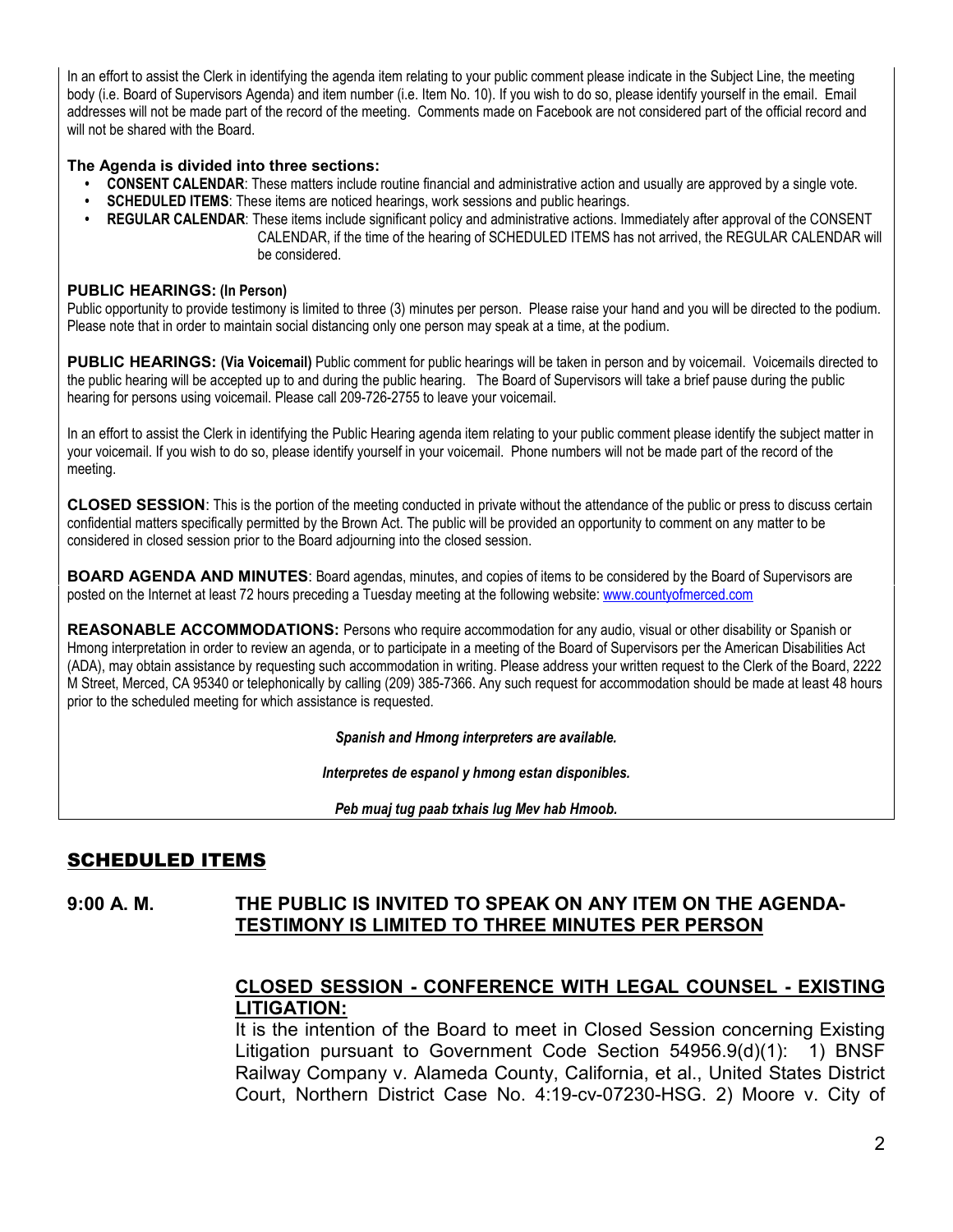Merced, et al., United States District Court, Eastern District Case No. 1:19-cv-01183-NONE-SKO.

### *REVIEW BOARD ORDER – SEE PAGE 9*

#### **THE BOARD RECESSED AT 9:03 A.M. AND RECONVENED AT 10:00 A.M. WITH ALL MEMBERS PRESENT, AND THE CHAIRMAN ADVISED STAFF WAS GIVEN DIRECTION**

### **GOVERNMENT CODE SECTION 54954.2 COMPLIANCE (LATE AGENDA ITEMS)**

**10:00 A. M. INVOCATION led by Yvonnia Brown/PLEDGE OF ALLEGIANCE**

**PUBLIC OPPORTUNITY TO SPEAK ON ANY MATTER OF PUBLIC INTEREST WITHIN THE BOARD'S JURISDICTION INCLUDING ITEMS ON THE BOARD'S AGENDA, EXCEPT FOR THOSE ITEMS SPECIFICALLY SCHEDULED AS PUBLIC HEARINGS (TESTIMONY LIMITED TO THREE MINUTES PER PERSON)**

### *REVIEW BOARD ORDER – SEE PAGE 9*

#### **APPROVAL OF CONSENT AGENDA CALENDAR (ITEMS #1 - 20)**

**PRESENTATION:**

#### **PROJECT PROTECT OUR FARMWORKERS: CVOC OUTREACH UPDATE**

#### **PUBLIC HEARING:**

#### **CLERK-RECORDER - PUBLIC HEARING**

To consider Proposed Ordinance entitled "An Ordinance amending the Merced County Clerk Recorder Fee Schedule"

#### **RECOMMENDATION:**

1) Introduce the proposed Ordinance entitled "An Ordinance Amending the Merced County-Clerk Recorder Fee Schedule" (Amends Ordinance 1901 and Merced County Code Chapter 5.36.020);

2) Waive further reading;

3) Open Public hearing and receive testimony;

4) Close the Public Hearing; and,

5) Adopt the proposed Ordinance amending the Merced County Clerk-Recorder Fee Schedule.

#### *REVIEW BOARD ORDER – SEE PAGES 10*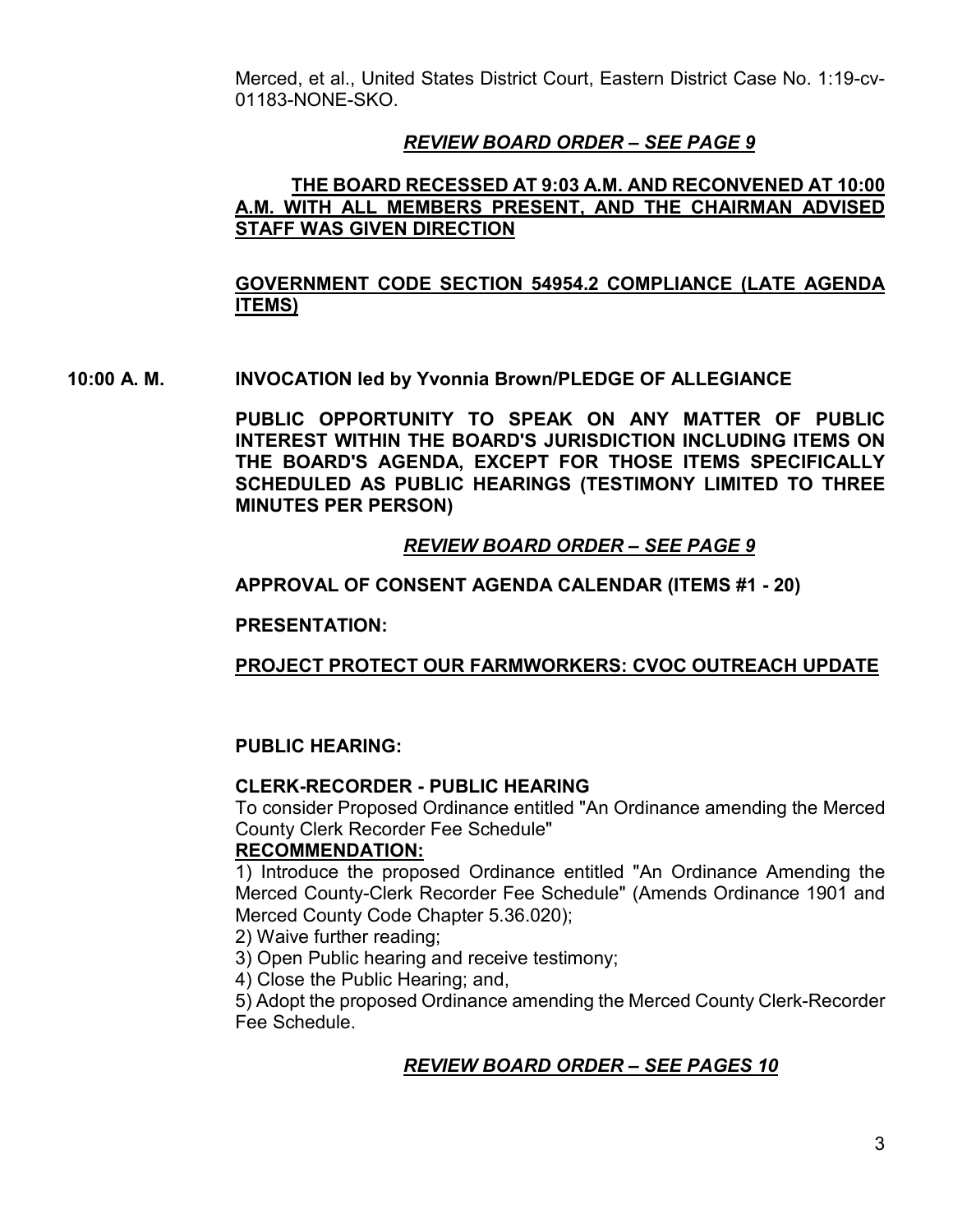### **REPORTS/BOARD DIRECTION**

County Executive Officer, County Counsel, Board of Supervisors Members

## CONSENT CALENDAR (Items # 1-20) **APPROVED AS RECOMMENDED AYES: ALL**

#### **Health**

- 1. Approve Budget Transfer in the amount of \$5,406 to transfer appropriations from In-State Overnight Travel account to fixed asset account #86235 for the Environmental Health office copy machine replacement.
- 2. Approve Budget Transfer in the amount of \$40,000 to transfer appropriations from contract account to fixed asset accounts for the purchase of vaccine freezers needed to store County COVID-19 vaccine distributions from the State to the County.

#### Behavioral Health and Recovery Services

- 3. Retroactively approve and authorize the Chairman to sign amendment to Contract No. 2018281 with C & D's Guest Home, Inc. for residential care of consumers, extending the term and updating exhibits.
- 4. Approve and authorize the Chairman to sign amendment to Contract No. 2019369 (#0719- MCBHRS-PR I) with Central California Alliance for Health Medi-Cal Capacity Grant for Psychiatrist provider recruitment, amending Exhibit I, Section 1.
- 5. Approve and authorize the Chairman to sign Amendment to Contract No. 2019370 (#0719- MCBHRS-PR II) with Central California Alliance for Health Medi-Cal Capacity Grant for Psychiatric Nurse Practitioner provider recruitment, amending Exhibit I, Section 1.

#### Human Services Agency

- 6. Approve and authorize the Chairman to sign amendment to Contract No. 2020038 with Aspiranet to provide housing and supportive services to young adults aging out of Foster Care.
- 7. Approve and authorize the Chairman to sign amendment to Contract No. 2019171 with Taher, Inc. for Frozen Home-Delivered Meals Program for seniors.
- 8. Approve and authorize the Chairman to sign amendment to Contract No. 2019172 with Taher, Inc. for a Congregate Meals Production Program for seniors.
- 9. Approve and authorize the Chairman to sign amendment to Contract No. 2019193 with Merced County Rescue Mission for Congregate Site Management Services for seniors.
- 10. Approve Budget Transfer in the amount of \$468,769 to add appropriation for Housing and Disability Advocacy Program (HDAP) funded through the California Department of Social Services. (4/5 Vote Required)
- 11. Approve Budget Transfer in the amount of \$1,308,928 to add appropriation for Housing Support Program (HSP) funded with Federal and State funds through the California Department of Social Services. (4/5 Vote Required)

#### Administrative Services

12. Approve Budget Transfer in the amount of \$142,000 to update the County's data storage system. (4/5 Vote Required)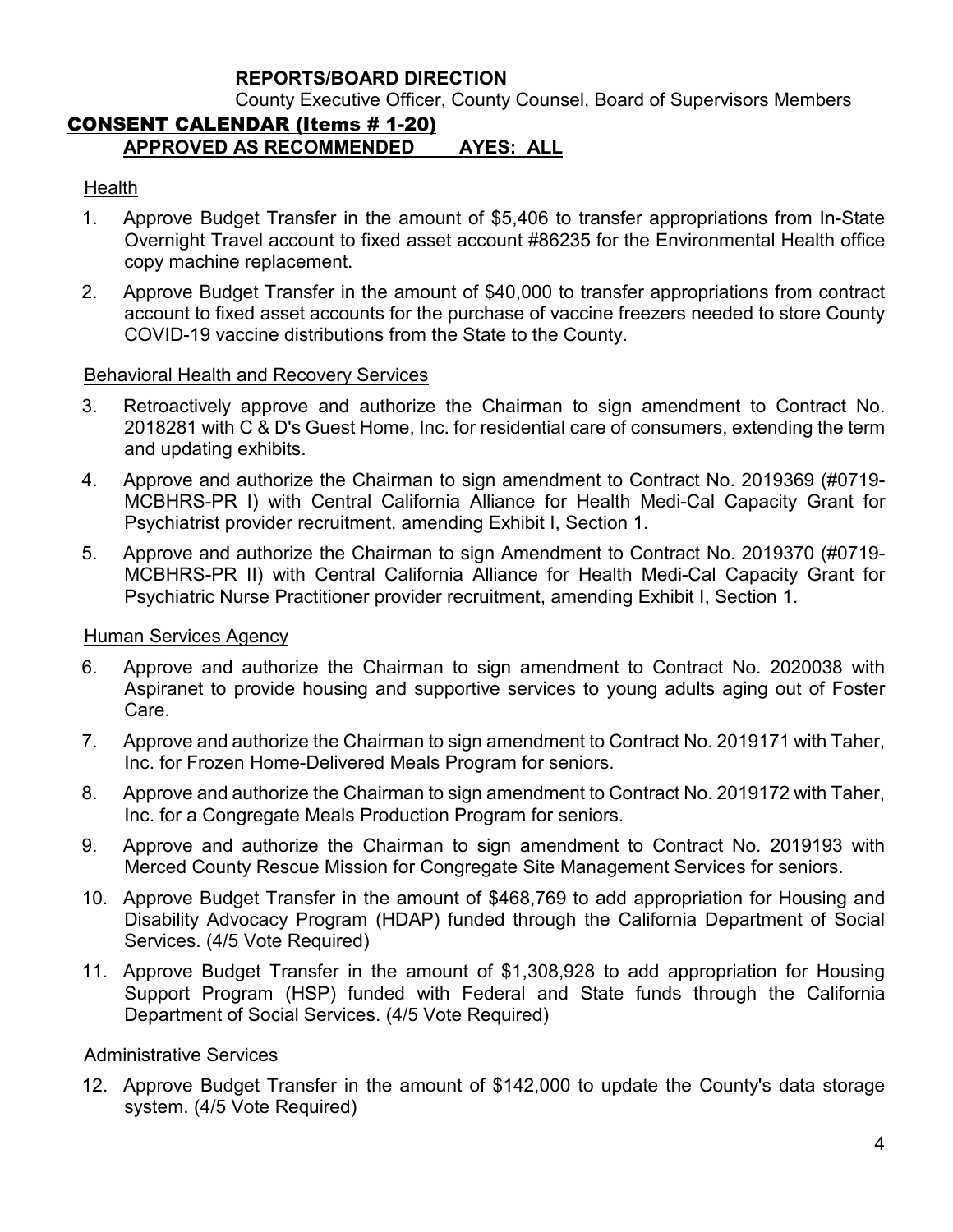13. Approve and authorize the Chairman to sign amendment to Contract No. 2017152 with Ontario Systems, LLC dba RevQ to implement enhancements to the collection software system; authorize the Director of Administrative Services to sign the Statement of Work and related Change Orders that update the scope of work; and approve related Budget Transfer. (4/5 Vote Required)

## Fire

- 14. Approve Budget Transfer in the amount of \$634,480 to separate the Public Safety Power Shutoff (PSPS)/Community Power Resilience (CPR) funds the County has received from the CARES funding to enable better tracking of expenditures. (4/5 Vote Required)
- 15. Approve Budget Transfer in the amount of \$170,000 for the purchase of 44 Thermal Imaging Cameras for use by the Fire Department and will be placed on each fire apparatus. (4/5 Vote Required)

### Probation

16. Approve and authorize the Chairman to sign amendment to Contract No. 2017243 with the Merced County Rescue Mission for transitional housing services for Probation clients.

#### Executive Office

17. Act on Claims for Damages submitted by AnnMarie DeAnda and Elisabeth Silveira Miguel as recommended by Risk Management and County Counsel.

#### Board of Supervisors

18. Approve the minutes of the Board of Supervisors meetings of August 4, 2020 Special Meeting, August 11, 2020, August 25, 2020, September 15, 2020, September 29, 2020 and September 29, 2020 Final Budget.

### Board Recognition

- 19. Certificate of Recognition for Graduation from Merced County Drug Treatment Court to Carol Evenson, presented November 20, 2020.
- 20. Certificate of Recognition to Mayor Pro Tem Joe Oliveira and Council Member Craig Turner for their Years of Service to the Gustine City Council, presented November 25, 2020.

## REGULAR CALENDAR

### BOARD ACTION

#### HEALTH

21. Contract with the State of California Department of Public Health (State Contract No. 202024) for the Maternal, Child and Adolescent Health program.

### **AUTHORIZED CONTRACT NO. 2020233 AS RECOMMENDED AYES: ALL**

22. Approve the Merced County Department of Public Health's acceptance of the terms and conditions as stated in the submitted Certification Statements and funding in the amount of \$2,591,314 for the Child Health and Disability Prevention and Lead Poisoning Prevention program, Health Care Program for Children in Foster Care program, and the California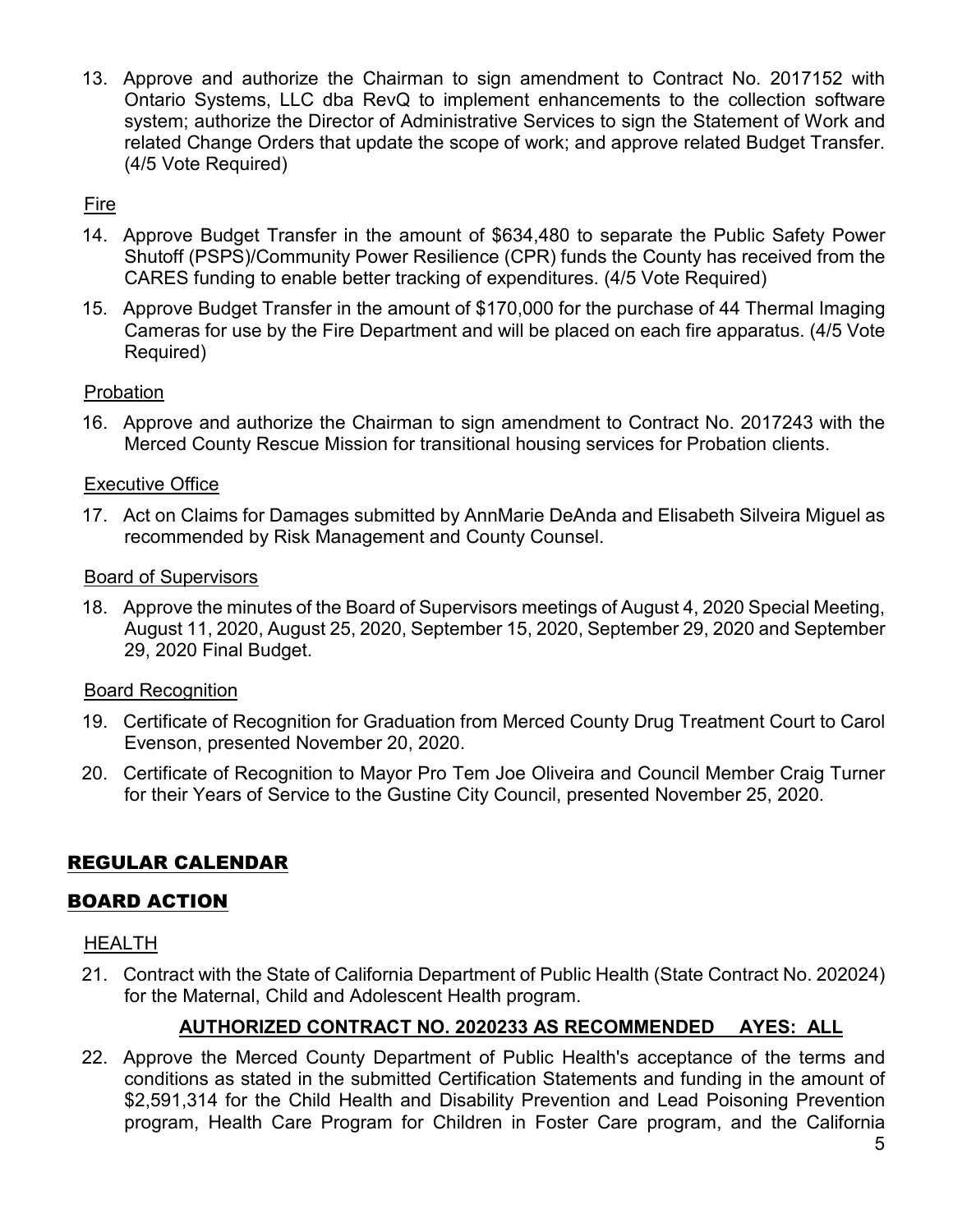Children's Services Program; and authorize the Chairman to sign the Certification Statements.

## **AUTHORIZED CONTRACT NO. 2020234 AS RECOMMENDED AYES: ALL**

23. Contract with the California Department of Public Health, Maternal Child and Adolescent Health Division, California Home Visiting Program for the acceptance of funding in an amount not to exceed \$425,816 annually for three years for a total contract amount of \$1,277,448.

## **AUTHORIZED CONTRACT NO. 2020235 AS RECOMMENDED AYES: ALL**

24. Contract with the California Department of Public Health, California Home Visiting Program State General Fund Innovation for the acceptance of funding for a total of \$1,256,631; and approve related Budget Transfer. (4/5 Vote Required)

## **AUTHORIZED CONTRACT NO. 2020236 AS RECOMMENDED AYES: ALL**

### BEHAVIORAL HEALTH AND RECOVERY SERVICES

25. Retroactively accept the Department of Health Care Services Mental Health Block Grant allocation in the amount of \$1,386,199.

## **APPROVED AS RECOMMENDED AYES: ALL**

26. Retroactively approve contract with The Center at Sierra Health Foundation, for Mental Health Services telehealth infrastructure activities; and approve the associated Budget Transfer. (4/5 Vote Required)

### **AUTHORIZED CONTRACT NO. 2020237 AS RECOMMENDED AYES: ALL**

#### HUMAN SERVICES AGENCY

27. Approve and authorize the Chairman to sign Amendment to Administrative Services Contract No. 13173 with Merced County Library for Literacy training services; and approve related Budget Transfer. (4/5 Vote Required)

### **AUTHORIZED CONTRACT NO. 2020238 AS RECOMMENDED AYES: ALL**

### COMMUNITY AND ECONOMIC DEVELOPMENT

28. Find that the County-owned Aircraft Towing Tractor left behind by the United States Air Force is surplus property not required for public use, and authorize the Director of Community & Economic Development to transfer the Aircraft Towing Tractor to Castle Air Museum to assist them with the moving of larger aircraft to and from their museum facilities located adjacent to the Castle Commerce Center, consistent with Government Code Sections 25372, 25504, and 26227.

### **APPROVED AS RECOMMENDED AYES: ALL**

29. Approve payment to the West Turlock Subbasin Groundwater Sustainability Agency (GSA) for the FY 2020-2021 GSA Membership fee and Groundwater Sustainability Plan development costs in the amount of \$14,389.47.

## **APPROVED AS RECOMMENDED AYES: ALL**

#### DISTRICT ATTORNEY

30. 1) Adopt a Resolution authorizing the District Attorney's participation in the Unserved/Underserved Victim Advocacy and Outreach (UV) Program, authorizing the District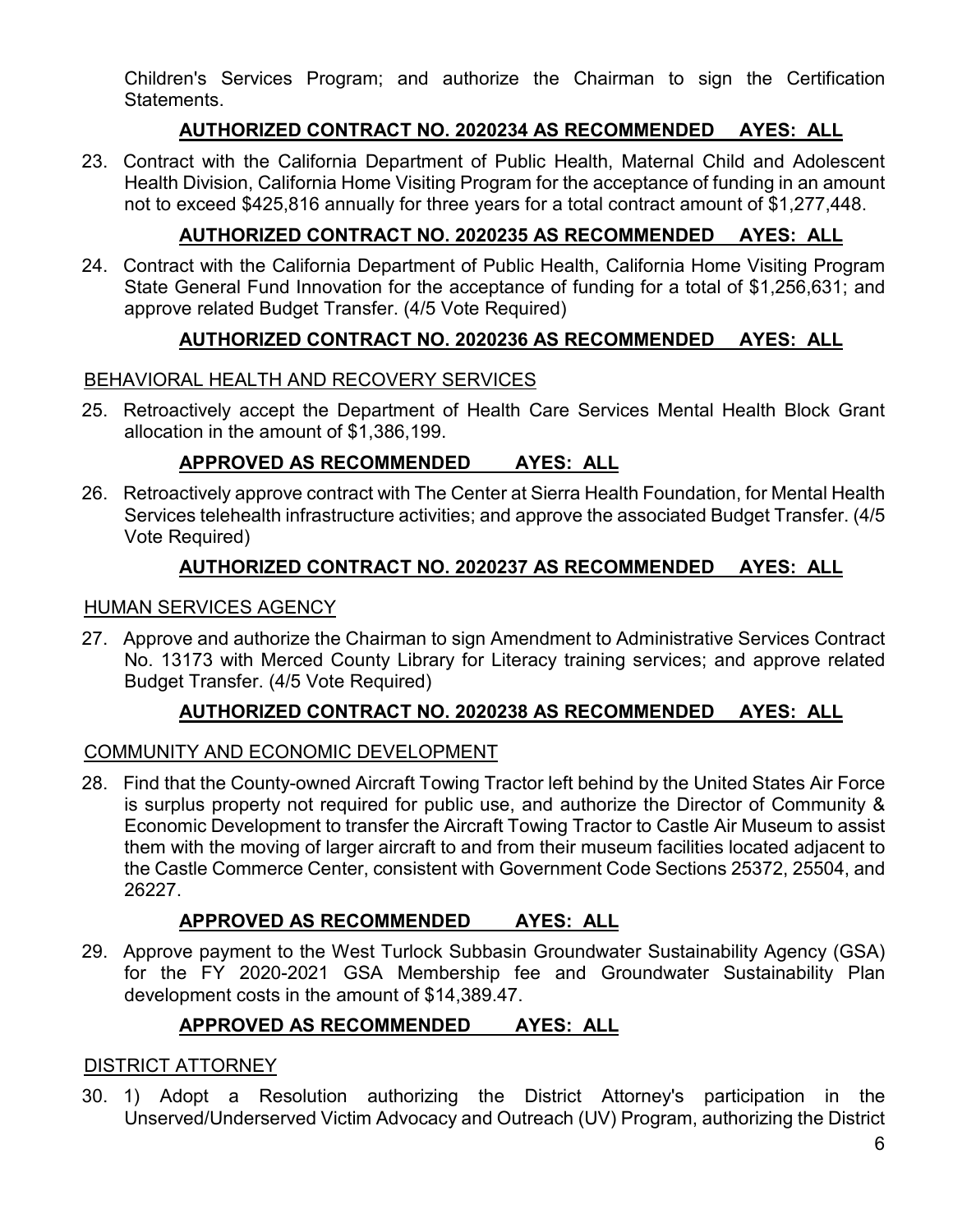Attorney to execute the grant award agreement and any modifications, amendments and extensions, and authorizing the District Attorney and Chairman to sign the Certification of Assurance of Compliance; and 2) Ratify the submission of the Unserved/Underserved Victim Advocacy and Outreach (UV) Program proposal in the amount of \$182,442 for calendar year 2021 by the District Attorney.

### **AUTHORIZED CONTRACT NO. 2020239 AND ADOPTED RESOLUTION NO. 2020- 127 AS RECOMMENDED AYES: ALL**

# EXECUTIVE OFFICE

31. Adopt the 2021 calendar for the regularly scheduled Board of Supervisors Meetings.

## **APPROVED AS RECOMMENDED AYES: ALL**

32. 1) Change the classification title only from Assessor/Recorder/Clerk/ROV to Assessor/Recorder/Clerk, position number 48 in budget unit 11200 effective December 21, 2020; 2) Approve the appointment of Matthew May as the Assessor/Recorder/Clerk effective December 21, 2020 and approve elected "A" level benefits; and 3) Approve the amendments to the Position and Salary Allocation Resolutions 06-120A and 06-120.

### **ADOPTED RESOLUTION NOS. 2020-128 (POSITION) AND 2020-129 (SALARY) AS RECOMMENDED AYES: ALL**

33. 1) Approve Budget Transfers appropriating and reallocating Coronavirus Relief Funds for use in facility retrofit for employee social distancing requirements, improving telework capabilities, testing capability and health screening, and homeless assistance services; and appropriating Information Systems Equipment Replacement Funds to improve video conferencing/communications capabilities. (4/5 Vote Required); and 2) Provide direction to staff regarding the County's Coronavirus Aid, Relief, and Economic Security (CARES) Act funding plan.

## **APPROVED AS RECOMMENDED AYES: ALL**

## *REVIEW BOARD ORDER – SEE PAGES 10*

## BOARD INFORMATION & POSSIBLE ACTION **ACCEPTED AND PLACED ON FILE AYES: ALL**

- 34. Elections re: Statement of Vote with the Certified Election Results for the Presidential General Election held on November 3, 2020.
- 35. Fish and Game Commission re: Notice that the regulatory action relative to amending sections 3.00, 4.00, 5.00, 5.41, 58.85, 7.00, 7.50, 8.10, and adding sections 5.84, 5.89, 7.40, identified in Title 14, California Code of Regulations, which first appeared in the California Regulatory Notice Register on July 7, 2020; relating to Simplification of Statewide Inland Sport Fishing Regulations was adopted on October 14, 2020. (On File with the Clerk)

### **THE BOARD ADOPTED RESOLUTIONS IN MEMORY OF DELBERT JERALD "JERRY" SHANNON AND CHEE YANG AND ADJOURNED THE MEETING AT 3:32 P.M. UNTIL TUESDAY, DECEMBER 15, 2020, AT 10:00 A.M.**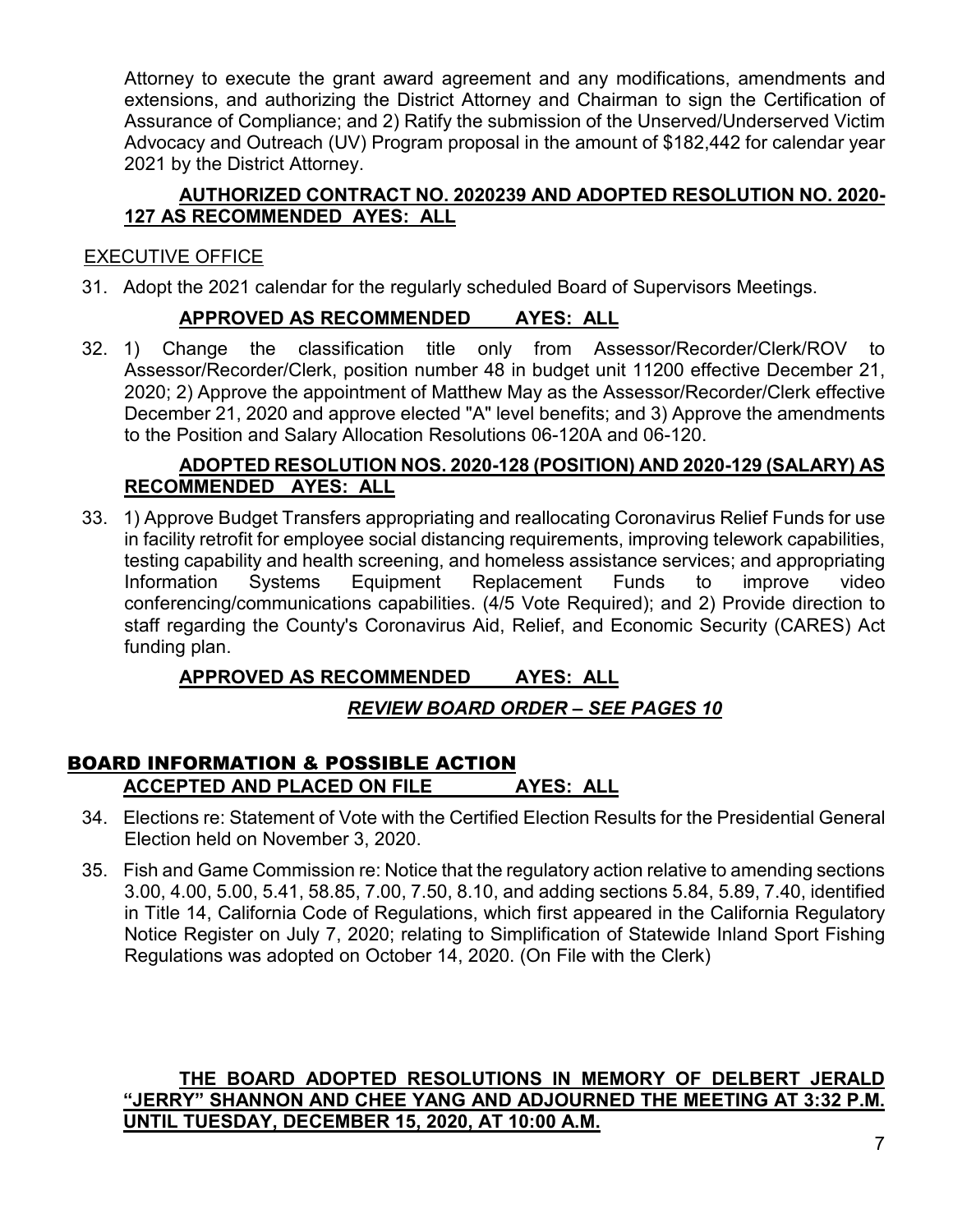### **9:00 A.M. SCHEDULED ITEM 2020-12-08 CLOSED SESSION – EXISTING LITIGATION**

The Clerk announces that it is the intention of the Board to meet in Closed Session concerning Existing Litigation pursuant to Government Code Section 54956.9(d)(1): and that the BNSF Railway Company v. Alameda County, California, et al., United States District Court, Northern District Case No. 4:19-cv-07230-HSG has been pulled.

Present: Espinoza, Lor, McDaniel, Pareira, Silveira

## **10:00 A.M. SCHEDULED ITEM**

#### **2020-12-08 PUBLIC OPPORTUNITY**

*Public Comments received via email for Public Opportunity and Scheduled Items are on file with the Clerk.*

Rhonda Jenkins, City of Atwater resident speaks about the pandemic and how it is hurting the community and the choices that people have made during the lockdown and questions what the Board is doing to move forward.

Barbara Levey, Assessor/Clerk-Recorder/Registrar of Voters speaks regarding item 34 on the certification of the results for the general election held on November 3, 2020 and acknowledges the tremendous work that was accomplished by so many for this historic election.

Beverly Schick, RN echoes what Ms. Jenkins stated previously.

The Clerk plays voicemails received from Marcella, Armanda Ruiz, Louis Cisneros, Trina Ruiz, Sharon Hoffman, Gloria Alexander, Joan Inha, Marisa Amescua, Jesse Ornelas, Dayanira Collar, Patti Kishi, Floripa, Terri, Planada resident, Cora Medina, Marina Martinez, Crissy Gallardo, Noel Emerson, Alejandro Corallo, Amanda Lynn Rushan, Mario Nava, Julian Xiong, Eugene Vang, (Did not state name), Jan Ramos Isen, Chris Mooneyham, Anna Baccera, Billy Xiong, Patricia Hernandez, Jose Garcia, Jose Garcia Guerro, Christina Gallego, Iris Vang, Monica Gomez, (Did not state name), Abe, William Kelley, Elizabeth Sanin, Tatiana Ruiz Gallindo, Merced County Citizen, Pamela Merritt-Bennet, Tashinda Thao, Lucy Vang, Gloria Sandoval on behalf of Jason Flores, Penia Yang, Gabriella Salcedo, Alex Romero, Mai Yang, Nancy Cotta, Jessica Bettencourt, (Did not state name), Lisa McQueen, Kim Ortiz, Lucy Quintero, Tony Slaton, Jovana Morales, Blanca Lozano, Delhi resident, Crisantema Gallardo, Blanca Ojeda, (Did not state name), Lanica Welch, Carmen Ojeda, Lauren, Caitlyn Bishop, Dave Hetlamb, Brenda Guiterrez, Ismael Munoz, Brandon Harrison and Cheng Xiong.

Present: Espinoza, Lor, McDaniel, Pareira, Silveira